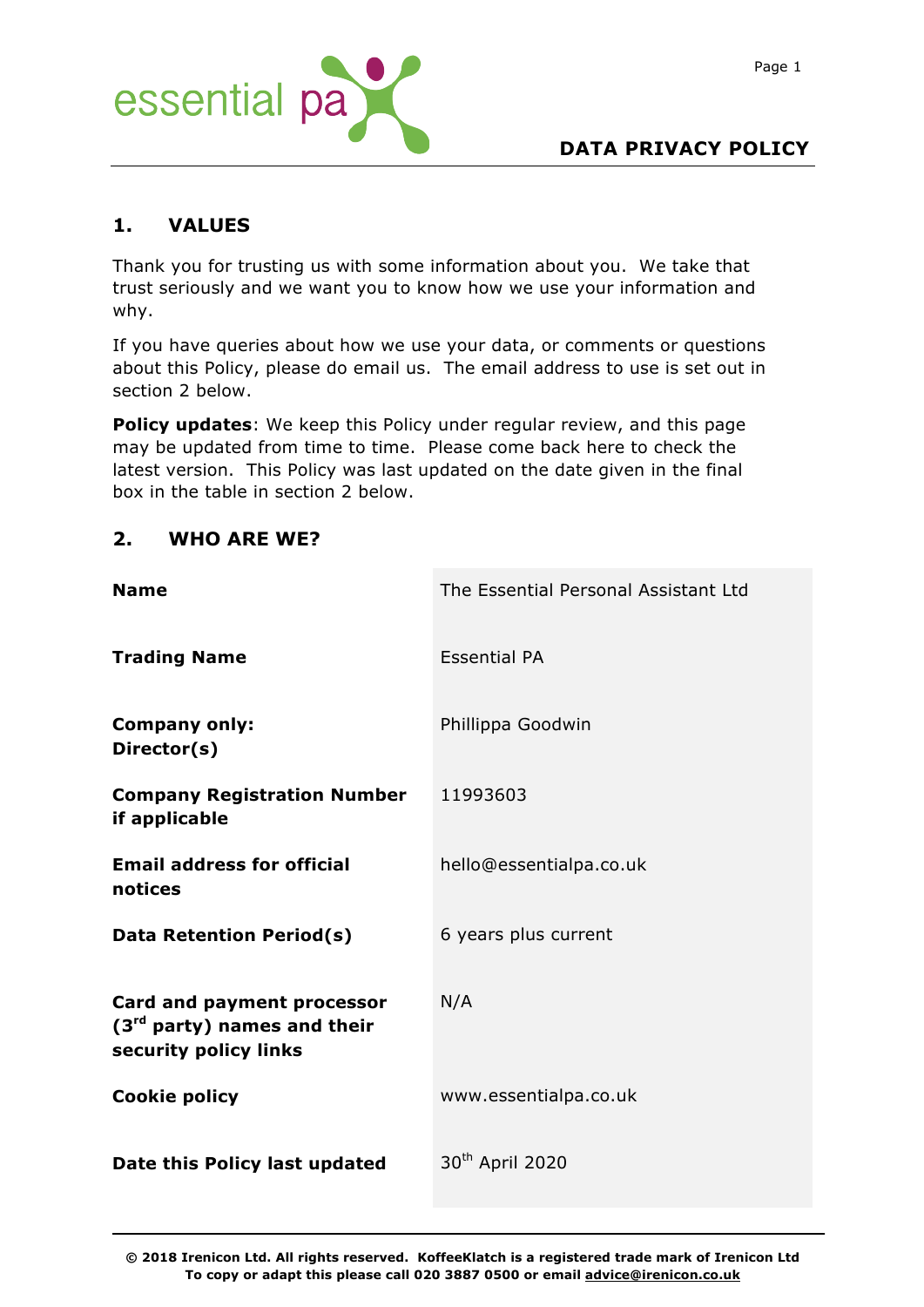

## **3. WORDS WITH SPECIFIC MEANINGS**

In this Policy, there are words and phrases that have a specific meaning or that we are using in a special way. They are:

| "personal data"         | any information about an identifiable living<br>human being.                                                                                                                                                            |
|-------------------------|-------------------------------------------------------------------------------------------------------------------------------------------------------------------------------------------------------------------------|
| "process"               | we "process" your personal data when we do<br>anything with it, which might include:<br>collecting, recording, organising, storing,<br>adapting, altering, retrieving, using, combining,<br>disclosing, or deleting it. |
| "special category data" | personal data revealing racial or ethnic origin,<br>political opinions, religious or philosophical<br>beliefs, trade union membership, sex life or<br>sexual orientation, health, genetic or biometric<br>data.         |

# **4. WHAT THIS POLICY DESCRIBES**

This policy describes how we will collect and use personal data about you.

We process information about:

| "Prospects"  | potential customers or referrers;                                                         |
|--------------|-------------------------------------------------------------------------------------------|
| "Customers"  | who have bought goods or services from us;                                                |
|              | "Suppliers", "Associates" suppliers or potential suppliers of goods or<br>services to us; |
| "Affiliates" | who have signed up to our affiliate scheme (if<br>we have one).                           |

# **5. WHAT INFORMATION DO WE PROCESS, AND WHY?**

#### **a. Prospect**

Most of the information we process comes from you. We process it so we can reply to you, and when you contact us again we know what you asked before, what you were sent, and what you told us.

Typically, we are collecting name, contact details, how we came across you, and background information from you or published by you on social media or freely accessible on the internet, on why you might be interested in our products or services or a relevant contact for our business.

If you sign up to a newsletter list, you will be sent what you asked for. We normally operate 'double opt-in' lists and you will need to reconfirm your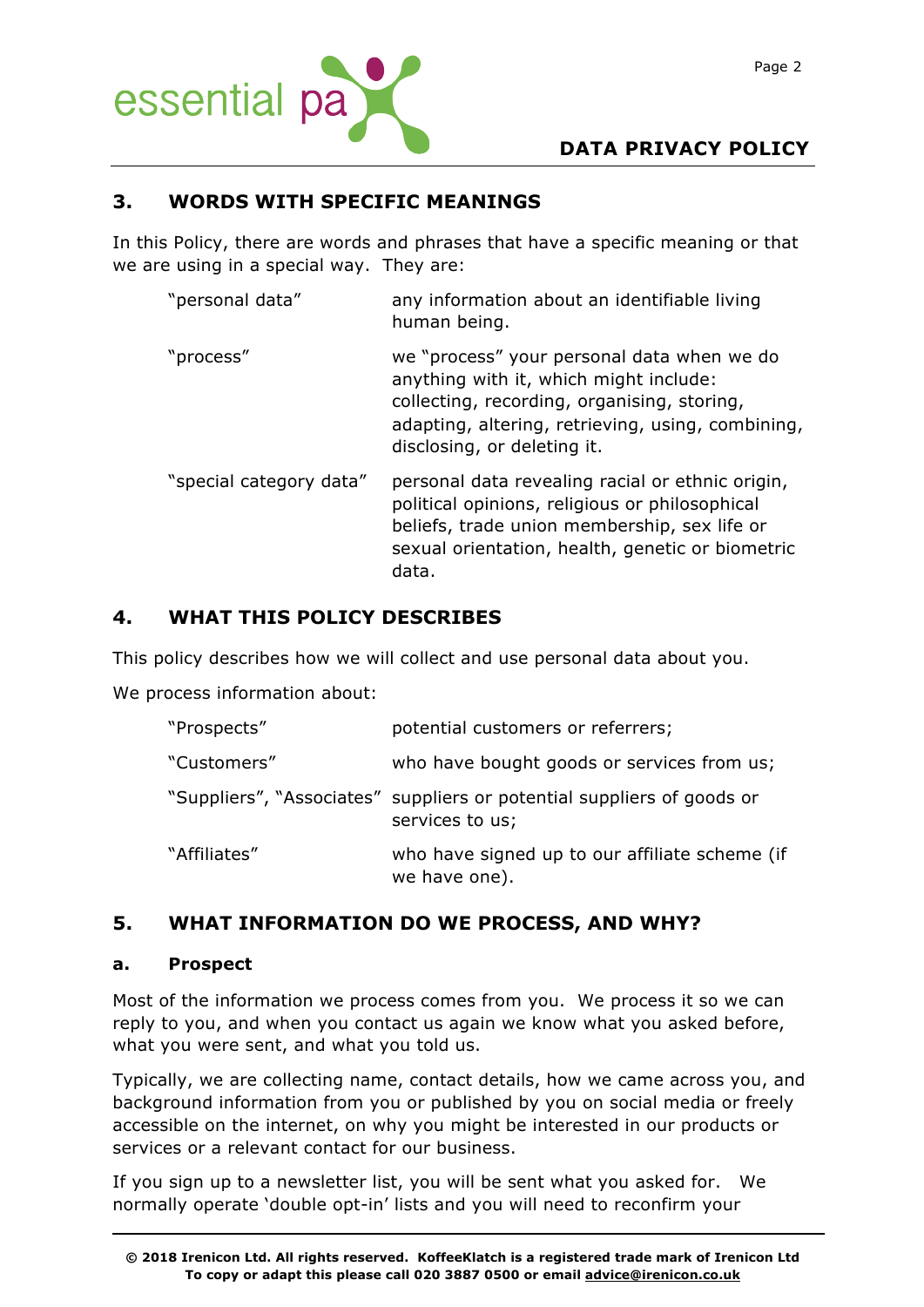

# **DATA PRIVACY POLICY**

subscription before anything is sent. You can unsubscribe at any time by clicking the unsubscribe button on any email.

You are not automatically subscribed to any other lists, but may be invited to join an appropriate one.

If we email you individually using our own email system, or respond to an email sent to us at any of our business email addresses, a copy of that email will also be stored.

If you make an enquiry via our website, we will keep details of that enquiry and response for our data retention period (section 2, Table, above).

We do not routinely keep special category data. To the extent we hold this, it was supplied or made publicly available by you.

#### **b. Customer**

Once you buy something from us, we will collect information from you at the point of sale.

This will include the information we collect from Prospects (above). We collect your email address, phone number and postal address so we can provide what we have contracted to, invoice you and keep proper records of our business relationship.

We process your data to support the delivery the goods and services you have bought. We keep records of the goods/services provided to you, and information you give us, so we can support you when needed and advise you of any additional services you may need.

#### *Financial and credit card details*

We do not receive or store your credit card details. Credit card payments are handled by an external secure processor in accordance with their data security policies (see section 2, Table, above).

We receive limited information from our processor for us to tie up your payment with your invoice.

If you pay us by BACS or direct transfer, we know only what the bank tells us, which is usually the name of the person who paid us and how much and the reference number.

We do not routinely keep credit scores nor use credit reference agencies.

When we are processing data about you on behalf of a customer, we are operating under the banner of our customer's data privacy policy. We will refer any enquiry from you to them, as they are the 'data controller' responsible for dealing with your query. But we will support that by providing relevant information to our customer for passing to you.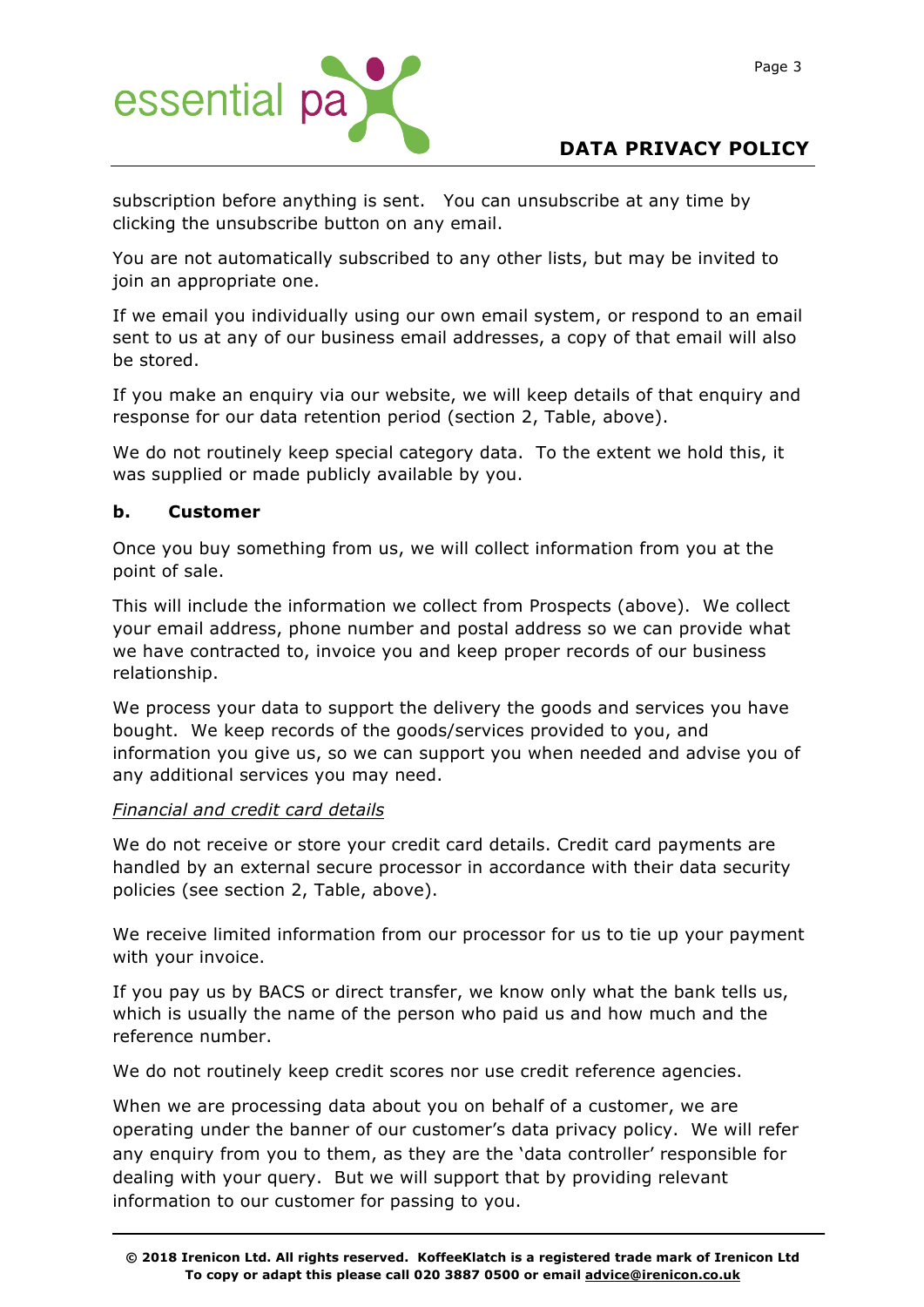

# **DATA PRIVACY POLICY**

#### **c. Supplier and Associates**

We collect information on potential and actual suppliers and associates. This is mostly provided by you, but we do add to it the same kind of data we use for Prospects (see above).

If you become a supplier or associate we keep a copy of the contract between us and your bank details so we can pay you. We also keep a record of invoices/payments for accounting purposes.

We keep a record of the work you undertook for us/our clients along with any comments, reviews or suggestions about that work including complaints (if any) and their resolution.

This information is all needed to manage our customer relationships and our supply chain.

#### **d. Affiliate**

If we set up an affiliate scheme, affiliate data will be held in accordance with this policy. We will ask you for information when you apply and that will be kept to administer the affiliate scheme.

### **6. NEWSLETTERS AND AUTOMATED EMAILS**

We monitor who opens what in our newsletter lists, and pre-set sequences of information we send you. We do this, so we can see if content is popular and generate more of it, or if it is not read.

There may be sub-routines that trigger if you click on links or articles. These are designed to offer you more information about things you are interested in.

You can unsubscribe from these sequences at any time.

Existing customers may receive emails about specific offers relating to things you have already purchased. You can unsubscribe from these at any time.

From time to time, we contact individual email newsletter subscribers but it is extremely rare. This would normally be if something odd were going on and we wanted to check you could see and use the content or find out what was causing a problem.

# **7. DATA SHARING – 3RD PARTIES**

We do not sell or exchange your personal data with organisations who may want to sell you something or use your data for research or other purposes.

### **a. Platforms**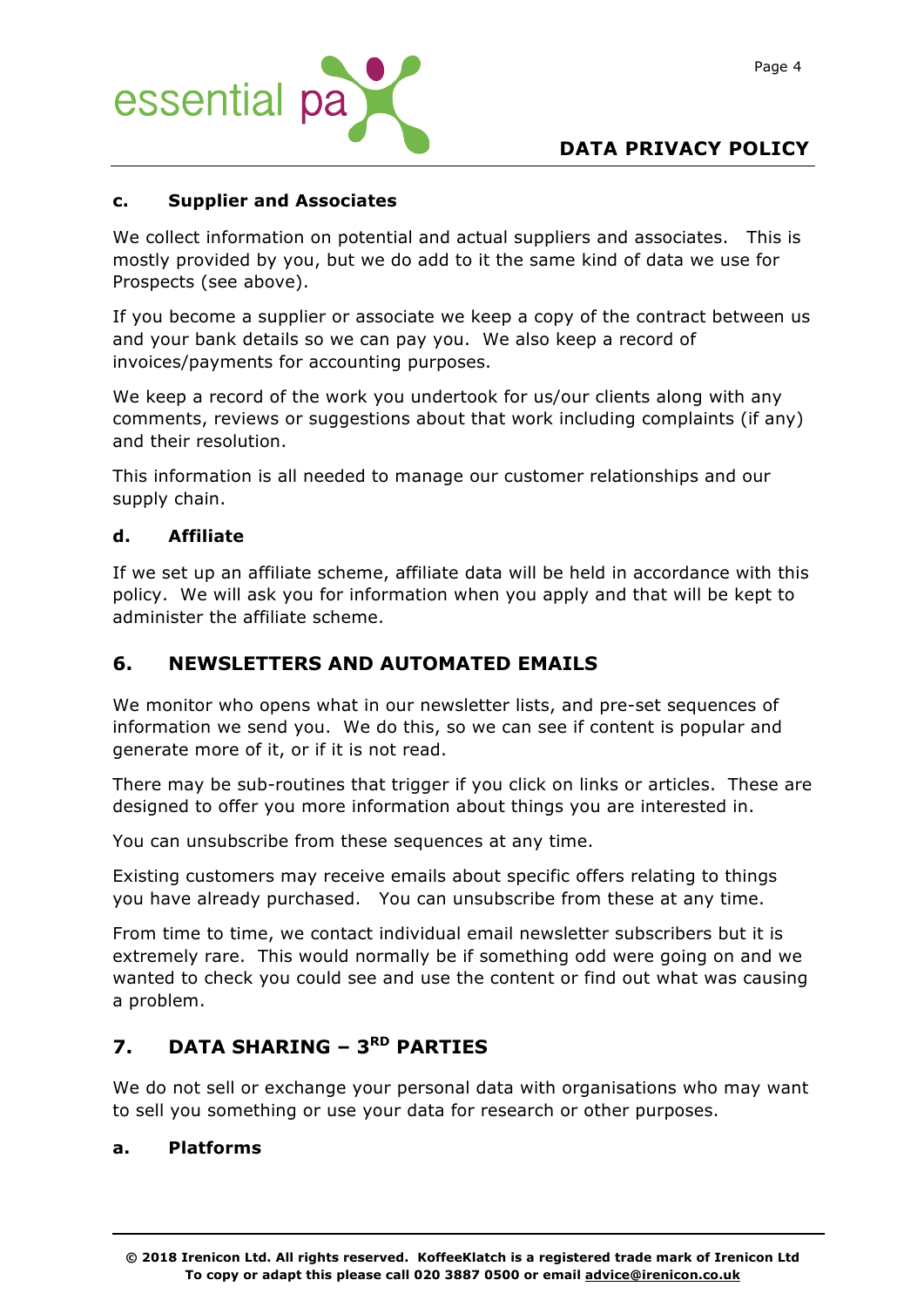

We keep a list of the software platforms we use to run our business. If you would like a list of all the platforms we use, please email us (at the email address in section 2, Table, above).

### **b. People**

We have an outsourced support team for our own business which may include Virtual Assistants, Web Designers, IT support, Sales and Marketing, Accounting and more. They have limited access to your data, where the service they provide to us means they need it.

For example, if our IT support wants to check the functionality of a laptop or back up, they may need temporary access to information that may include something about you.

For example, if we invoice you, our Accountant needs to process the information in the invoice.

Your information/advice is held in the strictest confidence. Our team are all contracted to strict confidentiality clauses.

# **8. WHERE IS YOUR DATA LOCATED?**

Like most small businesses, we do not have any tailor-made software – we use mainstream packages for everything from our customer records, to email, to accounting.

This means that some of your data may be held in the EEA, and some may be held in services in the USA (with suitable data privacy shields) or elsewhere. We have picked mainstream suppliers with appropriate security standards.

# **9. RETENTION PERIODS**

Your information will be kept for the length of time set out in our retention period (see section 2, Table, above).

We need to keep customer information long enough to satisfy HMRC and our insurers. We keep information on prospective customers long enough to make our sales enquiry system effective.

If you subscribed to a newsletter or updates list, you will remain on the list(s) you joined until you unsubscribe from that list.

# **10. YOUR RIGHTS**

You have the right to know what information we are collecting on you, and to amend it if it is inaccurate.